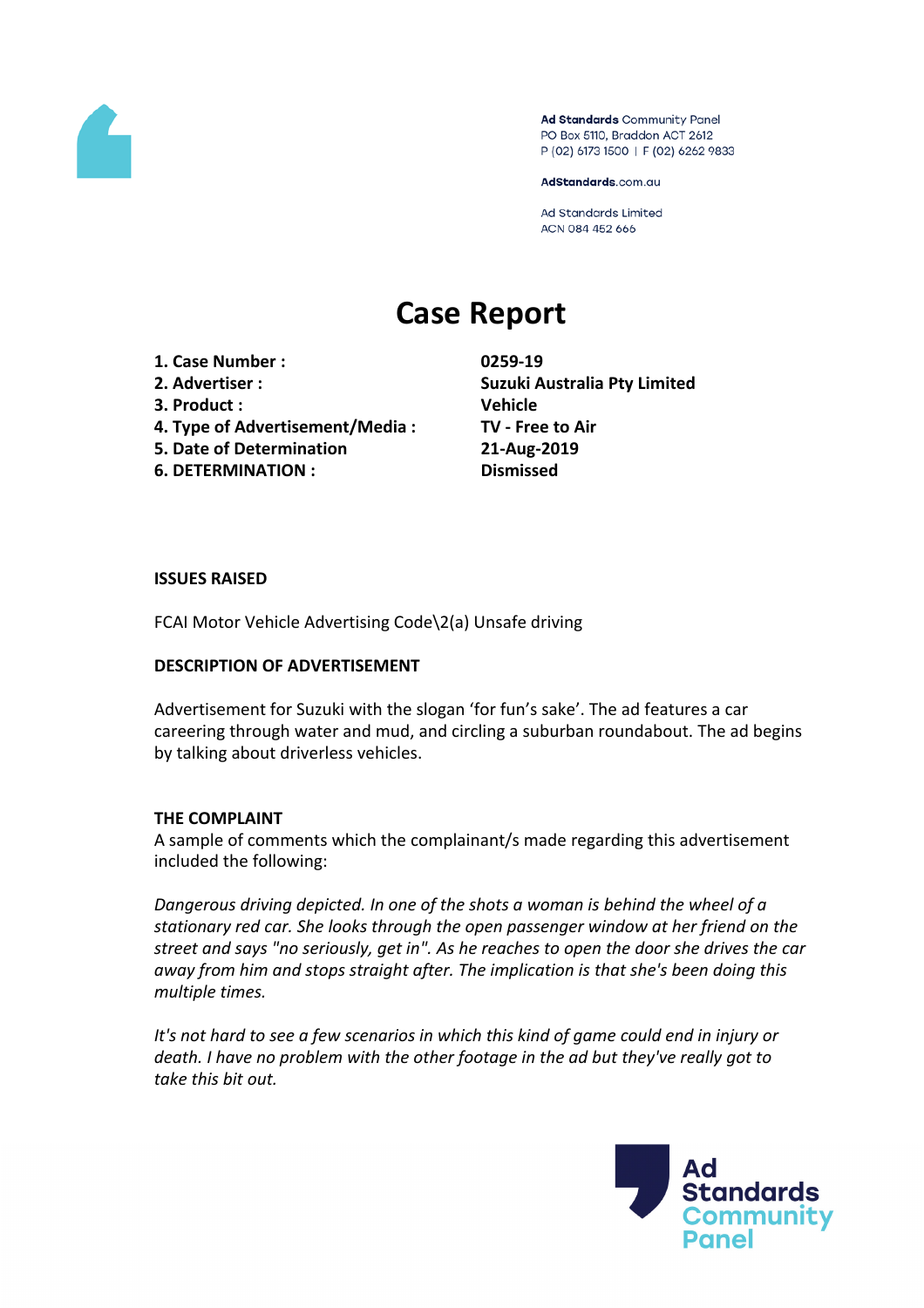

### **THE ADVERTISER'S RESPONSE**

Comments which the advertiser made in response to the complainant/s regarding this advertisement include the following:

*We refer to your letter dated 12 August 2019 regarding a complaint received by Ad Standards in relation to a television advertisement by Suzuki Australia Pty Limited (Suzuki).*

*We have considered the complaint and, for the reasons outlined below, submit that the complaint should be dismissed.*

*For your reference, we enclose a digital copy of the 30 second version of the advertisement. A copy of the script is also attached.*

*The Advertisement promotes the Suzuki brand and range of vehicles. The Advertisement opens with a futuristic scene showing a driverless car and a voiceover stating "It is predicted that by 2035 all cars will be driverless, but until then….". The scenery then transforms to the present day and shows a Suzuki vehicle driving in an off road setting by an adult male. The voiceover shifts from futuristic to excited and states "party time". Different drivers are shown enjoying the features of different Suzuki vehicles. The Advertisement includes a scene in which a man attempts to get in a red Suzuki vehicle just as the vehicle is taking off. The tagline for the Advertisement is "For Fun Sake".*

*The Advertisement is a modified version of an earlier advertisement that was the subject of an upheld complaint.*

*The CAD rating is G.*

*Response to Ad Standards' inquiries*

*Please see below our responses to your specific questions, followed by our submissions in response to the issues raised in the complaints:*

*The Advertisement was filmed under controlled, closed road conditions. All vehicles were driven safely and in a controlled manner at all times. \*\**

*All vehicles were driven within legal speed limits at all times.*

*No special permissions or permits were required to undertake filming of any driving sequences depicted in the Advertisement.*

*The Advertisement has been broadcast on free to air television across all metropolitan markets across Australia excluding Brisbane, as well as all regional markets (excluding Queensland).*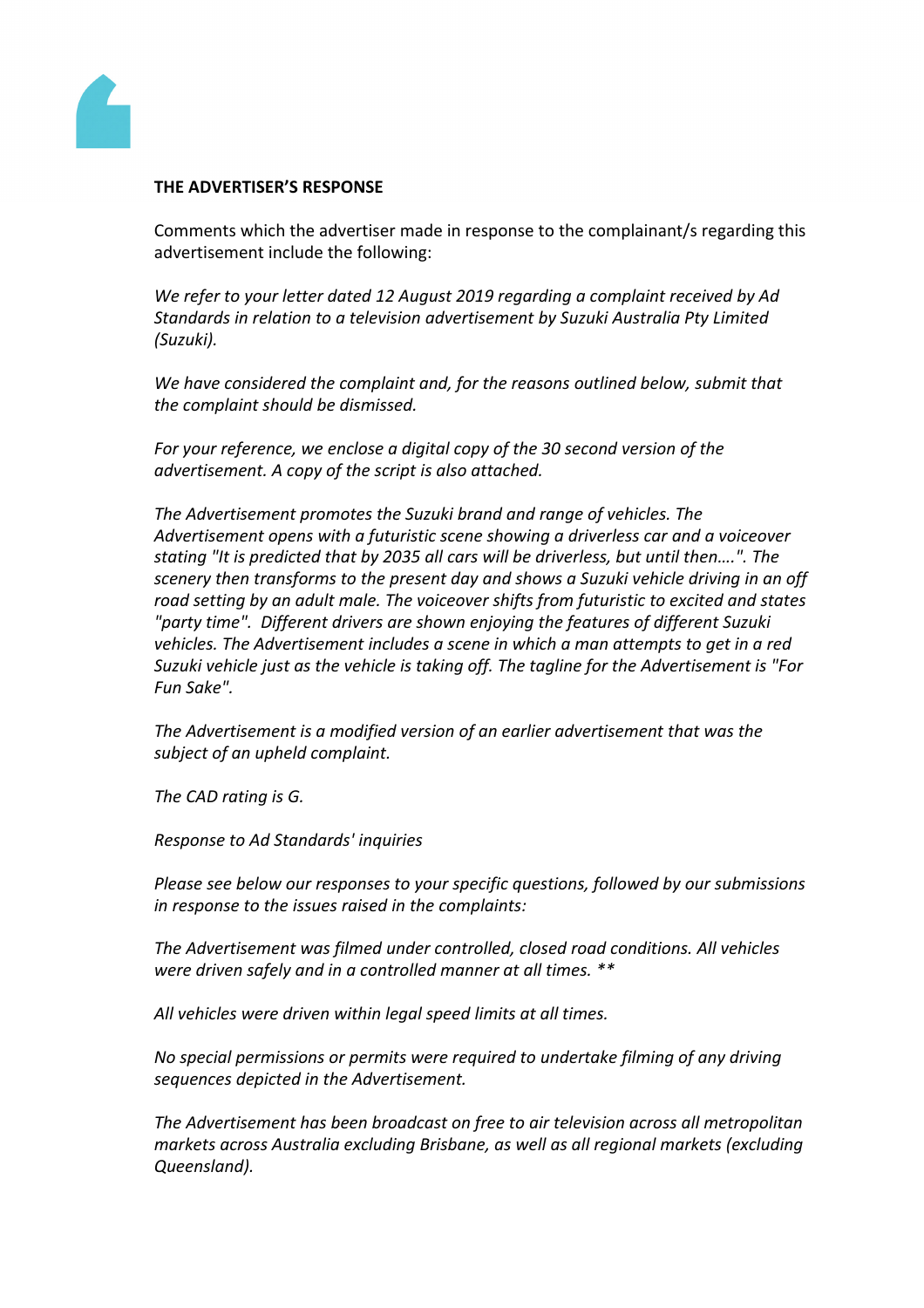

*In addition to being broadcast on television, the Advertisement is running as a pre-roll video on Catch Up TV/YouTube.*

*The Advertisement does not depict any motor sport, simulated motor sport or vehicle testing or proving.*

*In respect of the Suzuki Jimny 4x4 vehicle (which is the only vehicle shown in an offroad setting):*

*the vehicle conforms to the requirements of the definition of an off road vehicle as provided in the Australian Design Rules (MC category). In addition to having all-wheel drive, the vehicle has hill descent control, a feature only required for off road driving.*

*the maximum number of seating positions is five.*

*the vehicle has four-wheel drive capability.*

*Submissions in response to complaints*

*The complaint alleges that the Advertisement:*

*depicts a woman repeatedly driving away from a man as he approaches to get into the car before stopping the car; and*

*suggests "it's not hard to see a few scenarios in which this kind of game could end in injury or death".*

*Ad Standards has identified clause 2 of the FCAI Motor Vehicles Advertising Code (the FCAI Code) as potentially relevant.*

*In particular, Clause 2(a) of the FCAI Code provides that Advertisers should ensure that advertisements for motor vehicles do not portray "unsafe driving, including reckless and menacing driving that would breach any Commonwealth law or the law of any State or Territory in the relevant jurisdiction in which the advertisement is published or broadcast dealing with road safety or traffic regulation, if such driving were to occur on a road or road-related area, regardless of whether the driving is depicted in the advertisement."*

*The FCAI Code includes, as examples of what would likely contravene clause 2(a), "vehicles travelling at excessive speed, sudden, extreme and unnecessary changes in direction and speed of a motor vehicle, deliberately and unnecessarily setting motor vehicles on a collision course, or the apparent and deliberate loss of control of a moving motor vehicle."*

*Submissions concerning Clause 2(a) - unsafe driving*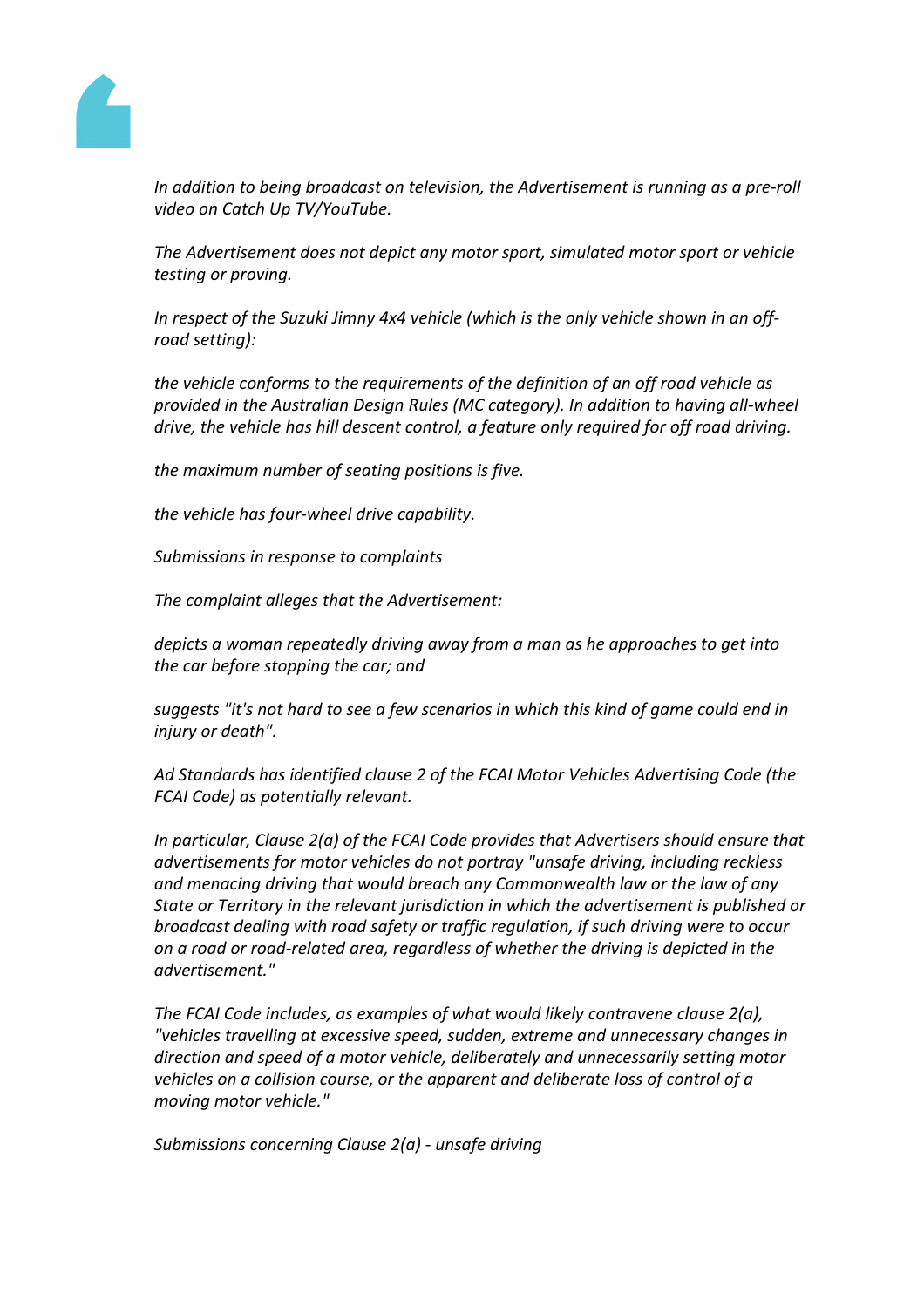

*Suzuki submits that the Advertisement does not portray unsafe, reckless or menacing driving that would breach any applicable laws or regulations dealing with road safety or traffic regulation. In particular, we note:*

*all vehicles were driven within the legal speed limit at all times during filming and in accordance with applicable road rules.*

*specifically, in the part of the Advertisement which is the subject of the complaint, the red vehicle is driven a short distance and at low speed. The driver is in full control of vehicle.*

*the man who moves towards the red car following the driver's instruction to "get in" is at no point endangered in any way. His body does not come into physical contact with the car at any time.*

*For the reasons outlined above, we submit that the Advertisement does not portray any material in contravention of clause 2(a) of the FCAI Code, as it does not depict unsafe driving.*

*Further, we submit that the Advertisement does not contravene any other provision of the FCAI Code for the following reasons:*

*(a) there is no indication of the speed that any of the vehicles are being driven at or of the speed limits of the roads that the vehicles are driving on (eg there is no footage of a speedometer reading or reference to any speed limit being exceeded). Accordingly, the Advertisement does not depict excessive speeding in contravention of clause 2(b) of the FCAI Code.*

*(b) all drivers are shown wearing a seatbelt and in control of their vehicle. There is no footage of any driver using a mobile phone or other handheld device. Accordingly, we submit that the Advertisement does not portray any driving practices or other actions that would breach any applicable laws or regulations in contravention of clause 2(c) of the FCAI Code.*

*(c) all drivers are alert at all times. There is no suggestion that any of them are fatigued or under the influence of drugs or alcohol in contravention of clause 2(d) of the FCAI Code.*

*Submissions in relation to previous review of the Advertisement by Ad Standards*

*An earlier version of this Advertisement was previously reviewed by the Community Panel (Case Number 0160/19). This previous version of the Advertisement included the scene which is the subject of the current complaint.*

*Whilst in that case the complaint was upheld and the Advertisement was modified as a result, the Community Panel did not consider the relevant scene involving the red Suzuki as a contravention of the FCAI Code or any other regulation.*

*Code of Ethics*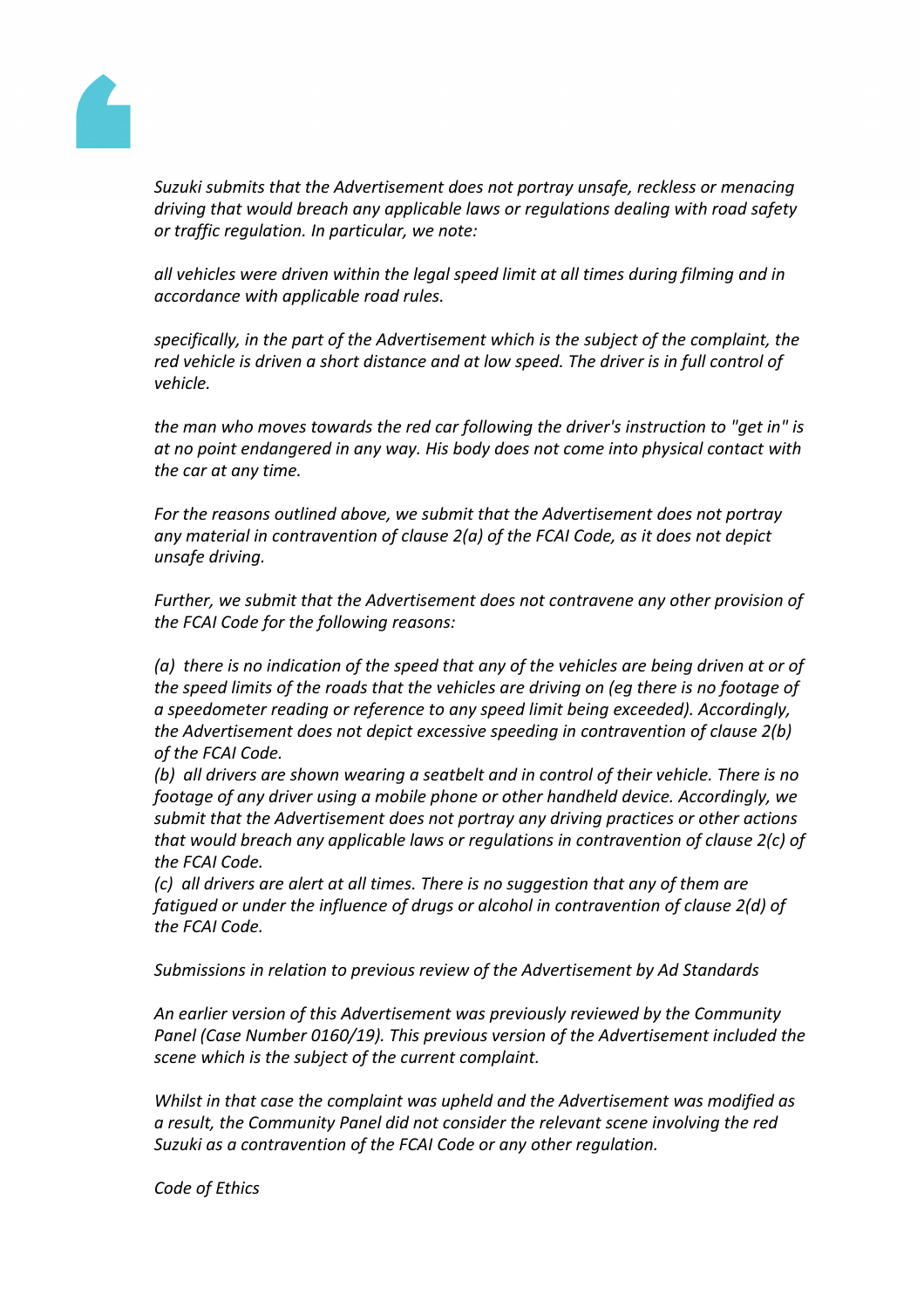

*For completeness, we further submit that the Advertisement fully complies with Section 2 of the AANA Code of Ethics. Below is a short summary of our submissions regarding the provisions of Section 2 of the Code.*

*Section reference*

*2.1 Advertising or Marketing shall not portray people or depict material in a way which discriminates or vilifies a person or section of the community on account of race, ethnicity, nationality, gender, age, sexual preference, religion, disability, mental illness or political belief.*

*The Advertisement does not depict any material that is problematic for the purposes of section 2.1.*

*2.2 Advertising or Marketing Communications shall not employ sexual appeal:*

*(a) where images of Minors, or people who appear to be Minors, are used; or*

*(b) in a manner which is exploitative and degrading of any individual or group of people.*

*The Advertisement does not employ sexual appeal.* 

*2.3 Advertising or Marketing Communications shall not present or portray violence unless it is justifiable in the context of the product or service advertised.*

*The Advertisement does not present or portray violence.*

*2.4 Advertising or Marketing Communications shall treat sex, sexuality and nudity with sensitivity to the relevant audience.*

*The Advertisement does not make any reference to sex or nudity.* 

*2.5 Advertising or Marketing Communications shall only use language which is appropriate in the circumstances (including appropriate for the relevant audience and medium). Strong or obscene language shall be avoided.*

*The Advertisement does not include any inappropriate, strong or obscene language.*

*2.6 Advertising or Marketing Communications shall not depict material contrary to Prevailing Community Standards on health and safety.*

*Please refer to our detailed submissions above regarding compliance with the FCAI Code.*

*2.7 Advertising or Marketing Communications shall be clearly distinguishable as such to the relevant audience.*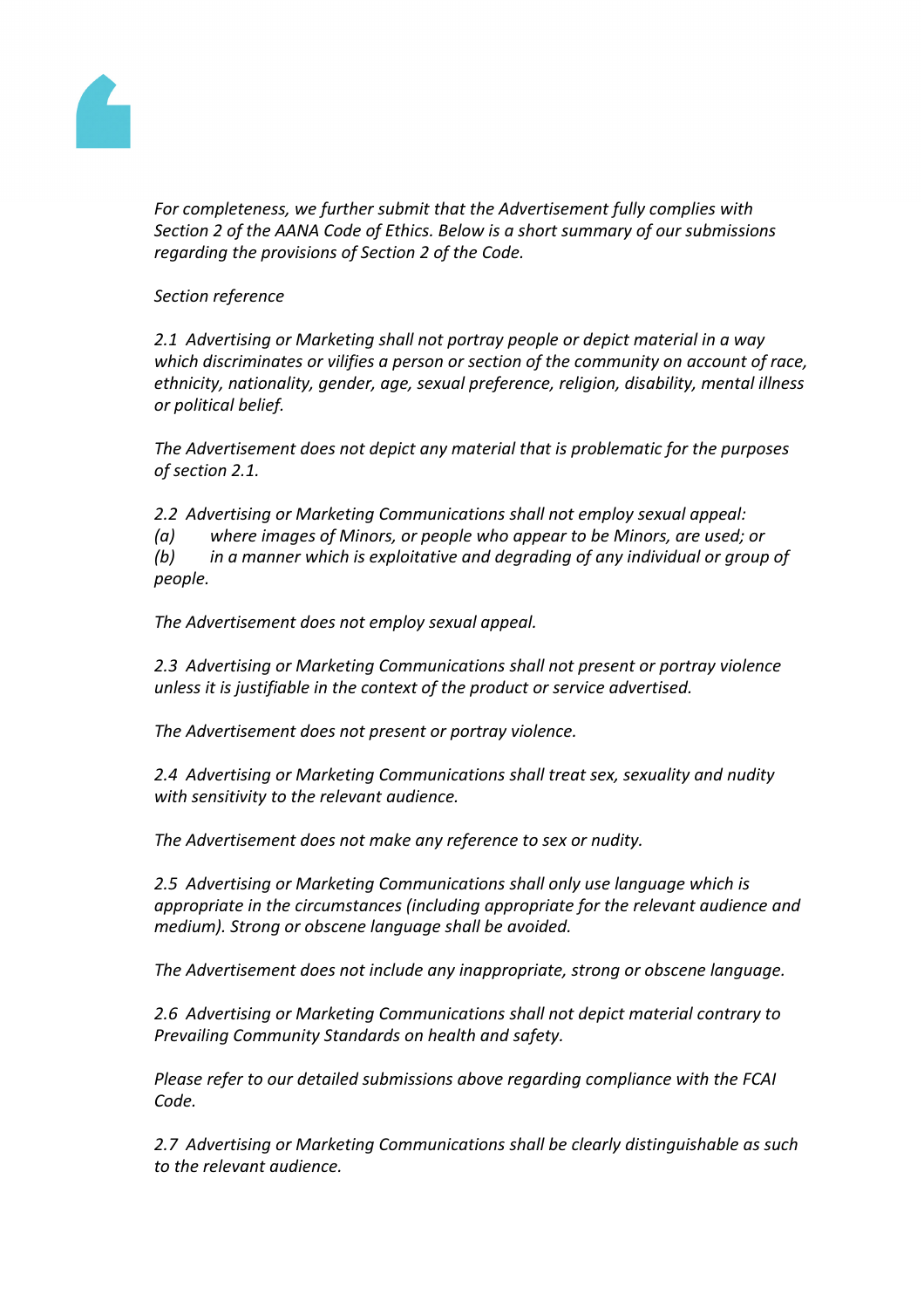

*Any reasonable viewer will have no doubt as to the advertising nature of this content.*

*Conclusion*

*In view of the above, we consider the complaint should be dismissed.*

*Thank you for taking the time to consider our response. We look forward to receiving your determination in this matter.*

## **THE DETERMINATION**

The Ad Standards Community Panel (Panel) was required to determine whether the material before it was in breach of the Federal Chamber of Automotive Industries Voluntary Code of Practice for Motor Vehicle Advertising (the FCAI Code).

To come within the FCAI Code, the material being considered must be an advertisement. The FCAI Code defines an advertisement as follows: "matter which is published or broadcast in all of Australia, or in a substantial section of Australia, for payment or other valuable consideration and which draws the attention of the public, or a segment of it, to a product, service, person, organisation or line of conduct in a manner calculated to promote or oppose directly or indirectly that product, service, person, organisation or line of conduct".

The Panel considered whether the advertisement was for a motor vehicle. Motor vehicle is defined in the FCAI Code as meaning: "passenger vehicle; motorcycle; light commercial vehicle and off-road vehicle". The Panel determined that the Suzuki models depicted in the advertisement were a Motor Vehicle as defined in the FCAI Code.

The Panel determined that the material before it was an advertisement for a motor vehicle and therefore that the FCAI Code applied.

The Panel noted that there are two versions of this television advertisement.

A 30 second version of the advertisement shows a small car driving along a suburban street where all the houses look very similar; a yellow vehicle driving through a muddy terrain going over bumps and then driving on a dirt terrain; a woman circling a roundabout; several aerial shots of various vehicles travelling along a sealed road; a man attempting to open a red vehicle's door as it moves forward; the yellow vehicle again driving through a muddy terrain going over bumps, then reversing through a mud puddle; a silver vehicle travelling along a dirt road; a man walking away from a parked blue vehicle; and a yellow vehicle driving.

A 15 second version of the advertisement shows a small car driving along a suburban street where all the houses look very similar; a yellow vehicle driving through a muddy terrain going over bumps; a man attempting to open a red vehicle's door as it moves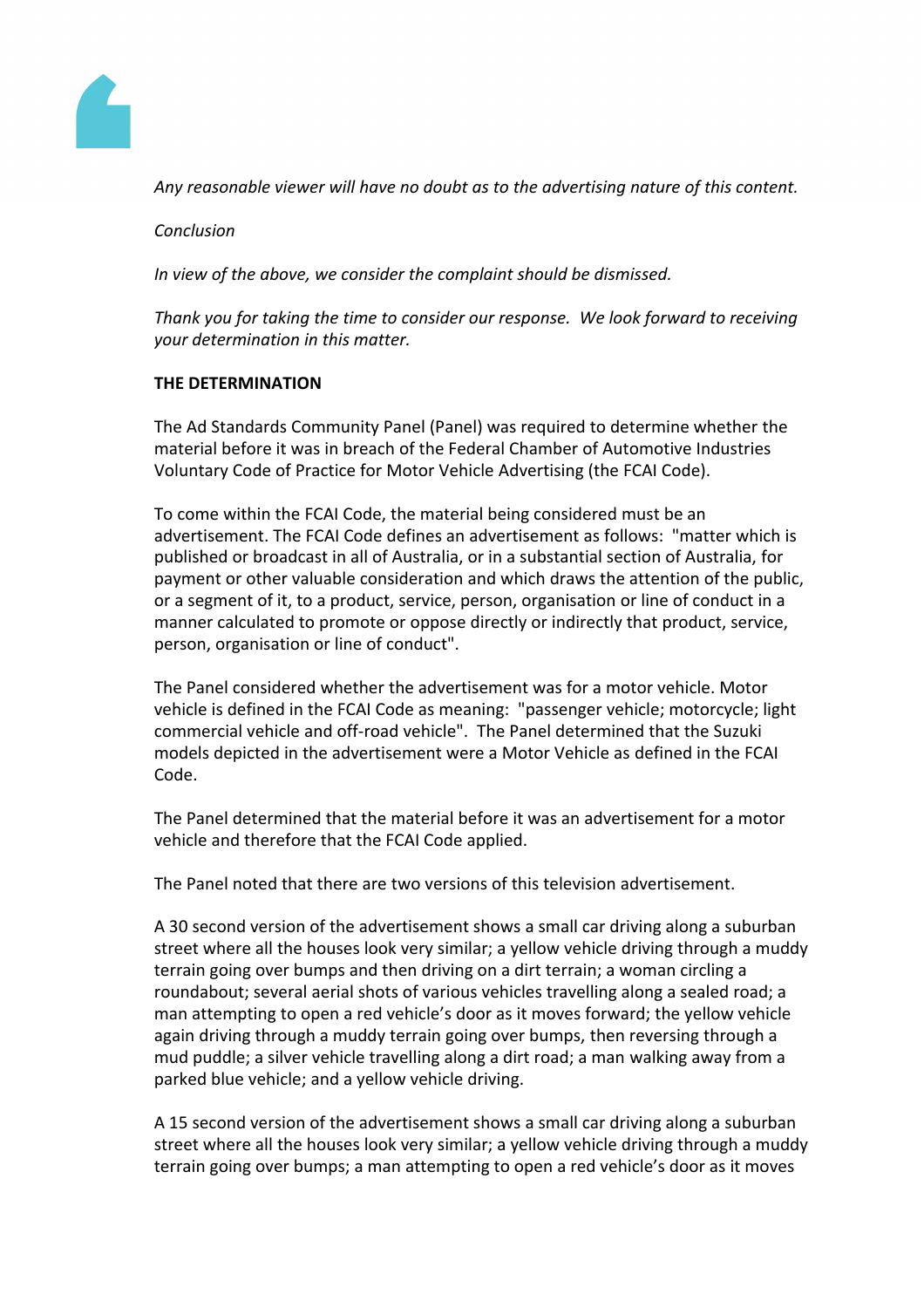

forward; a woman circling a roundabout; a yellow vehicle driving; and a silver vehicle travelling along a dirt road.

The Panel noted that both versions of the advertisement end with the tagline "For fun's sake".

The Panel noted that it had previously considered an earlier version of this advertisement which was upheld. The Panel noted that the earlier version had not received complaints about the scene identified in this case, and noted that this modified version of the advertisement had removed the scenes that were upheld in the previous case.

The Panel analysed specific sections of the FCAI Code and their application to the advertisement.

The Panel considered clause 2(a) of the FCAI Code. Clause 2(a) requires that: 'Advertisements for motor vehicles do not portray ...unsafe driving, including reckless and menacing driving that would breach any Commonwealth law or the law of any State or Territory in the relevant jurisdiction in which the advertisement is published or broadcast dealing with road safety or traffic regulation, if such driving were to occur on a road or road-related area, regardless of where the driving is depicted in the advertisement. '

The Panel noted the examples given in the FCAI Code include: 'Vehicles travelling at excessive speed; sudden, extreme and unnecessary changes in direction and speed of a motor vehicle; deliberately and unnecessarily setting motor vehicles on a collision course; or the apparent and deliberate loss of control of a moving motor vehicle.'

The Panel noted the complainant's concern that the advertisement depicts dangerous driving by showing a man attempting to get into a vehicle as it moves slightly forward, and that this scenario could result in injury or death.

The Panel noted that this scenario of telling someone to get into the car and then driving slightly forward as they reach for the door handle, and repeating this process, is one that many members of the community would be familiar with.

The Panel noted that the vehicle appears to have stopped to pick the man up, and considered that the overall impression of the scene is one of friends teasing each other. The Panel noted that the man in the advertisement does not appear to be worried, scared or concerned for his safety and the driver was not aggressive or threatening in any way.

The Panel noted the advertiser's response that the man does not come into physical contact with the vehicle at any time, and that the vehicle is driven a short distance and at low speed with the driver in full control of the vehicle.